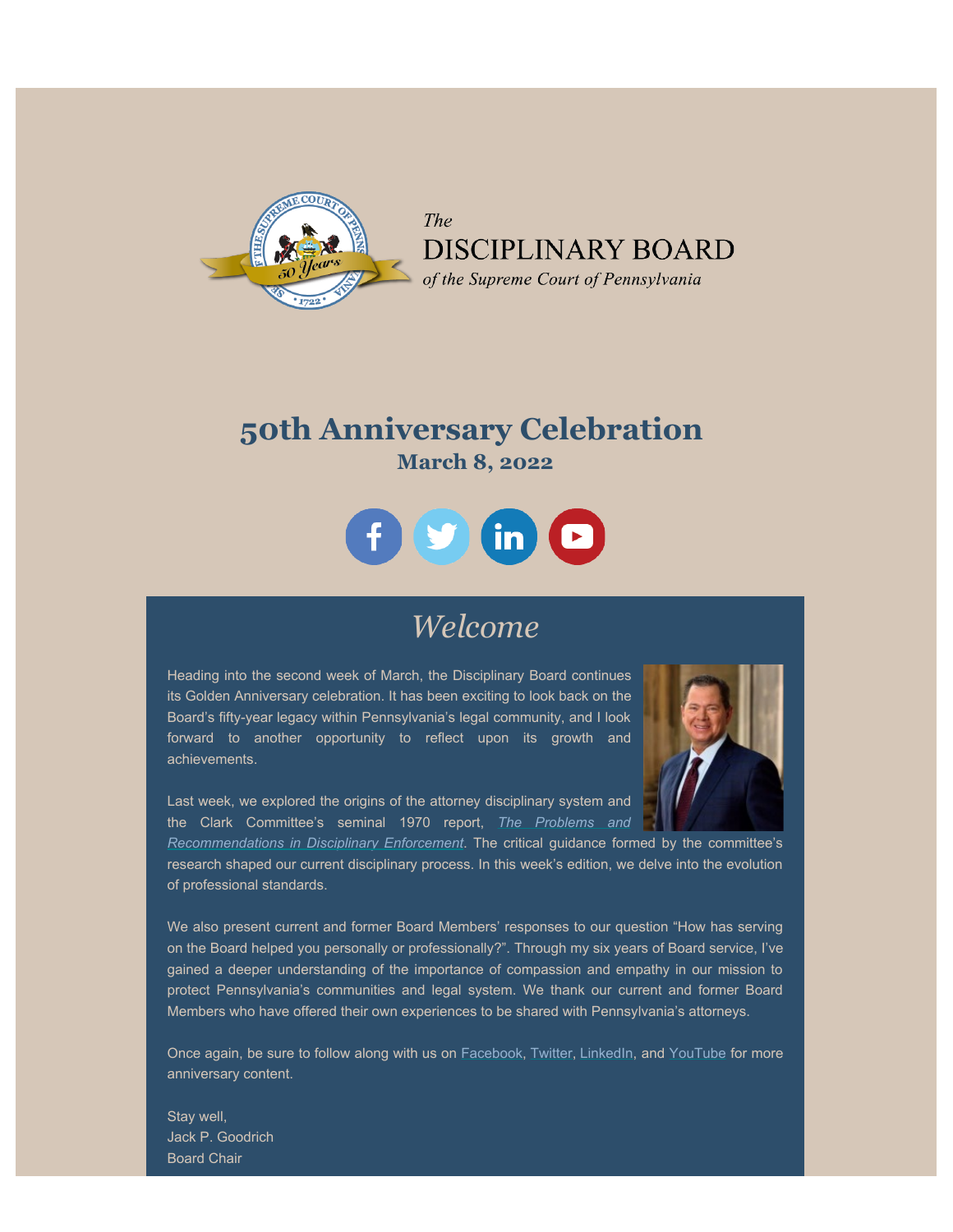# *Available to View in March...*

#### The Retirement Discussion

Don't miss the opportunity to view ["The Retirement Discussion" for FREE](https://www.pbi.org/Meetings/Meeting.aspx?ID=43006) throughout March! The program was presented in collaboration with the Pennsylvania Bar Association (PBA). Board Members and staff participated on a panel discussing a successful path to retirement. Highlighted topics included succession planning, license status options, applicable rules, ethical implications, and available resources.



*Please note that CLE credit is NOT earned when viewing the presentation for free at the above link. If you wish to purchase the on-demand video through the Pennsylvania Bar Institute for CLE credit, you may do so [here](https://www.pbi.org/Meetings/Meeting.aspx?ID=40925).*

#### Public Proceedings

We encourage you to observe our public disciplinary and reinstatement hearings, oral arguments, and public reprimands on the [Board's YouTube channel.](https://www.youtube.com/channel/UC7Rzfgcm91b2y3TRTXAViHw)

Please note that this list only reflects proceedings scheduled during the month of March. View all "Upcoming Public Proceedings" at the bottom of the Board's [home page](http://www.padisciplinaryboard.org/).

#### *Scheduled proceedings begin at 9:30 am unless otherwise noted.*

| March                |                             |                                           |
|----------------------|-----------------------------|-------------------------------------------|
| March 8<br>March 9   | Joshua Lawrence Gayl        | <b>Reinstatement Hearing</b>              |
| March 10 at 9:00 am  | Jimmie Moore                | Oral Argument Before<br>the Supreme Court |
| March 22<br>March 23 | Christopher Nicholas Urbano | <b>Disciplinary Hearing</b>               |

#### Upcoming CLE Opportunity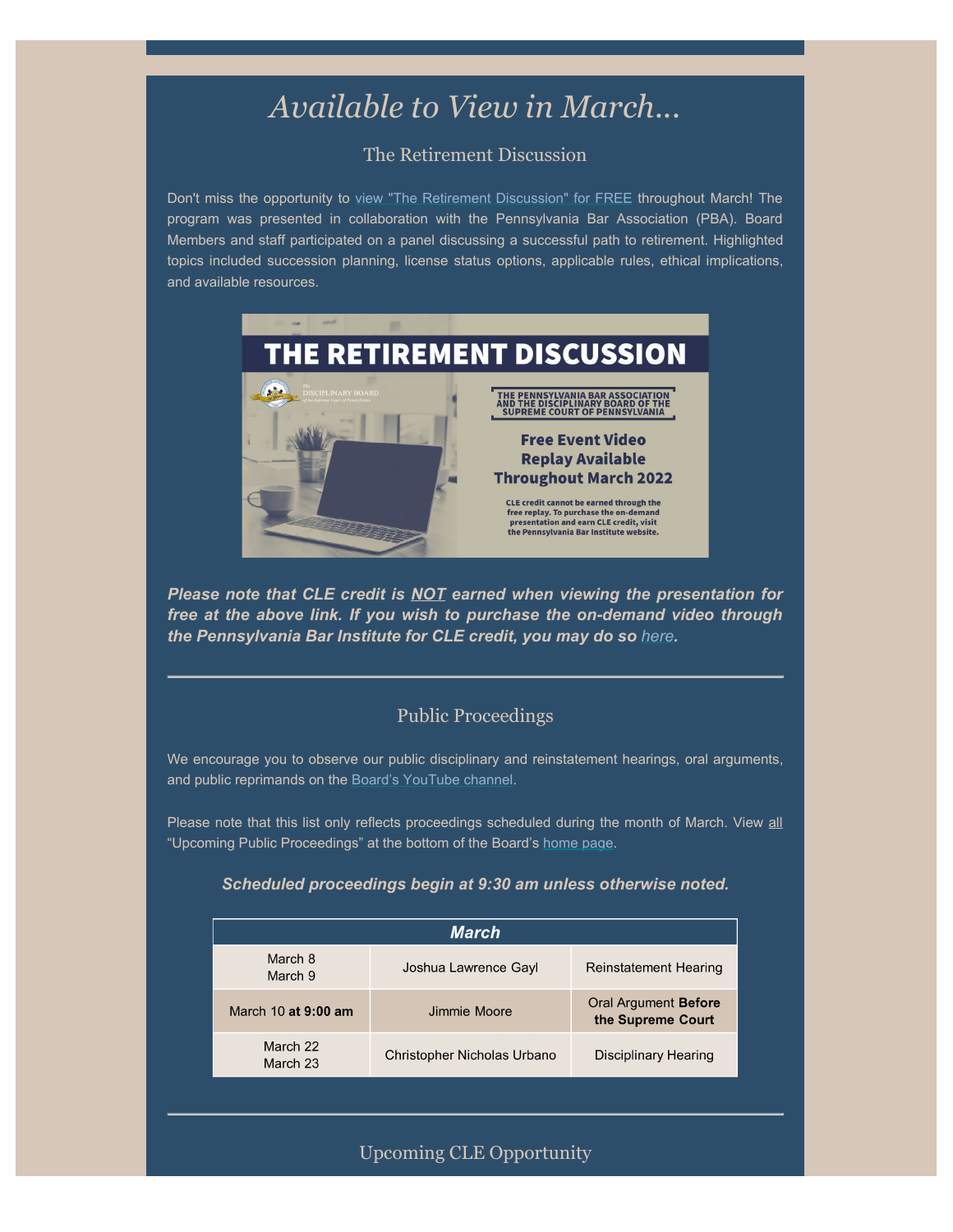A **FREE** 90-minute virtual Ethics CLE event will be held on March 11 at 12:00pm. Jim Holman, partner at Duane Morris, will moderate a panel consisting of Laurie Besden, Executive Director of [Lawyers Concerned for Lawyers Pennsylvania](https://www.lclpa.org/); the Honorable Thomas M. Del Ricci, Court of Common Pleas of Montgomery County; the Honorable William R. Carpenter, Court of Common Pleas of Montgomery County; and Roberta Besden, principal at the School District of Philadelphia.

View more information and register for *"Time Takes Time: Building Communities of Health and Hope Within the Legal Profession"* [here](https://sites-duanemorris.vuturevx.com/34/2614/february-2022/2022-03-11-thrive-webinar-generic.asp?sid=2a06f86c-1dc2-455b-af5e-0be76bcf385e).



# *Did You Know?*

- Attorneys who engage in misconduct may be disciplined by either public or private discipline.
- Public discipline means that the public is entitled to know that discipline was imposed. There are five types of public discipline: public reprimand, probation, public censure, suspension, and disbarment.
- Private discipline means that the public is not entitled to know that the attorney engaged in misconduct. There are two types of private discipline: informal admonition and private reprimand.
- A definition of each type of discipline can be viewed [here](https://www.padisciplinaryboard.org/for-the-public/resources/#21). Additionally, a glossary of terms commonly used during the disciplinary process can be viewed [here.](https://www.padisciplinaryboard.org/for-the-public/resources/glossary)
- Discipline on Consent was established in 2005. This means that, at any time during an investigation, a Respondent-attorney can come to an agreement with Disciplinary Counsel as to a recommended discipline. The Joint Petition in Support of Discipline on Consent shall be reviewed by a three member panel of the Board and the Supreme Court, if applicable. *See* [Pa.R.D.E. 215](https://www.padisciplinaryboard.org/for-attorneys/rules/rule/5/the-pennsylvania-rules-of-disciplinary-enforcement#rule-31).
- In 2012, the Rules were amended to create the "Public Reprimand" as a new form of discipline. There were 9 public reprimands administered that first year. Public reprimands have always been just that - public - but in 2020, they became even more public as they began to be and still are live-streamed on the [Board's YouTube Channel](https://www.youtube.com/channel/UC7Rzfgcm91b2y3TRTXAViHw).

*Total Disciplinary Actions 1973-2021*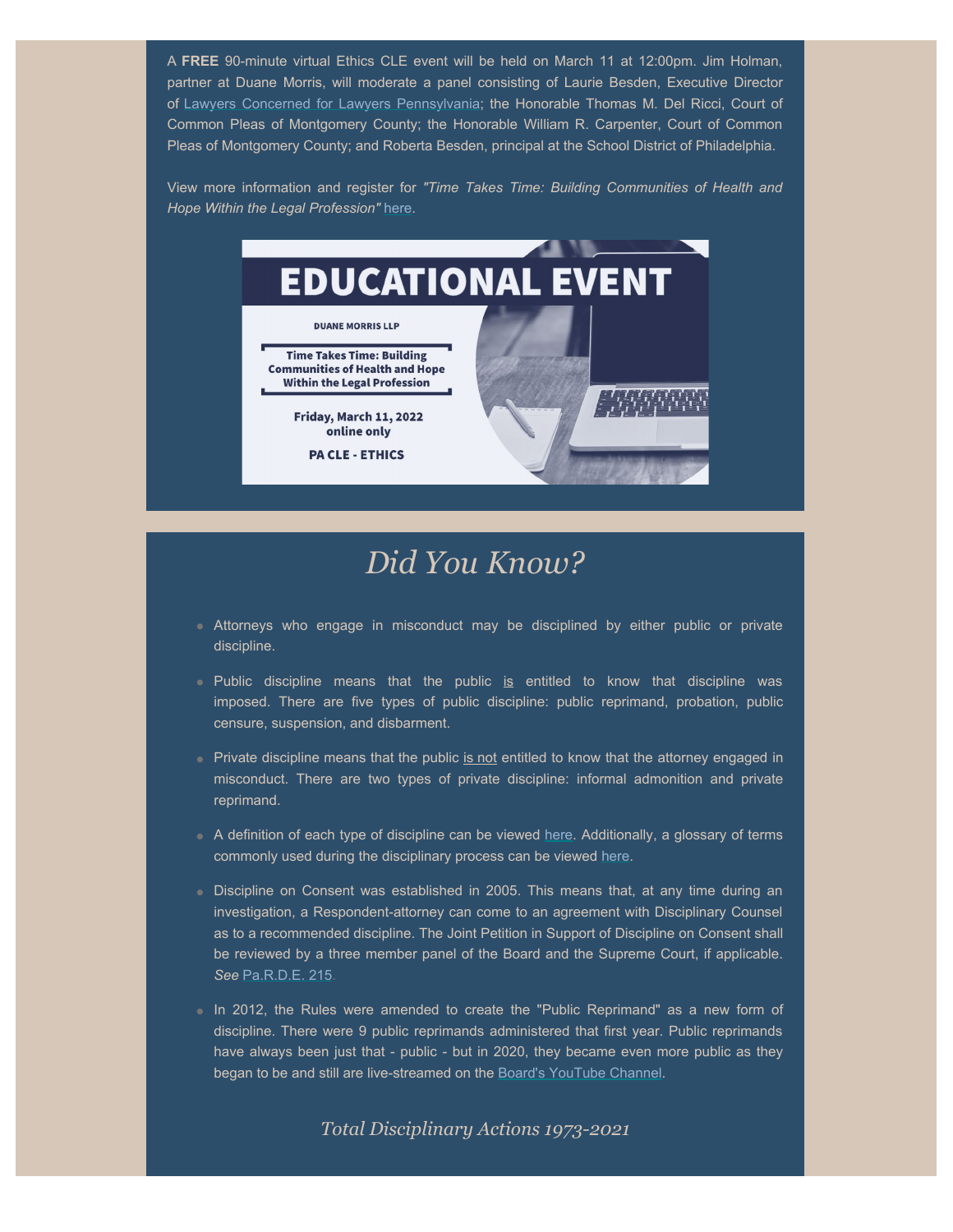

## *A Look Back...*

#### **Evolving Guidance: Professional Standards over the Years**

Lawyers admitted to practice in Pennsylvania in 1988 or later have always looked for guidance to the [Pennsylvania Rules of Professional Conduct](https://www.padisciplinaryboard.org/for-attorneys/rules/rule/3/the-rules-of-professional-conduct). But these Rules weren't always the standard of practice. Two other codes preceded the RPCs as the legal profession's governing prescriptions.

For much of the Twentieth Century, the legal profession operated under the [Canons of Professional](https://www.americanbar.org/content/dam/aba/administrative/professional_responsibility/1908_code.pdf) [Ethics](https://www.americanbar.org/content/dam/aba/administrative/professional_responsibility/1908_code.pdf). First adopted by the American Bar Association (ABA) in 1908, the Canons were a loose set of 32 rules and recommendations, often phrased in aspirational terminology such as "the lawyer should..." These rules were arranged in an order that seems arbitrary to modern eyes, and often contained very little mandatory language to specify to lawyers exactly what they could and couldn't do. All the language in the Canons about client funds, for instance, was contained in the 39 words of Canon 11, which stated in full:

Money of the client or other trust property coming into the possession of the lawyer should be reported promptly, and except with the client's knowledge and consent should not be commingled with his private property or used by him.

In contrast, the current [RPC 1.15, Safekeeping Property,](https://www.padisciplinaryboard.org/for-attorneys/rules/rule/3/the-rules-of-professional-conduct#rule-156) contains 2,871 words.

The Canons formed the basis for disciplinary action for nearly sixty years, during a time when most disciplinary prosecutions took place before Courts of Common Pleas, often at the initiation of local bar associations.

The legal profession went through a period of upheaval and innovation on the front of legal ethics in the 1960s. Last week, we highlighted the work of the Clark Committee, whose landmark [1970](https://www.americanbar.org/content/dam/aba/administrative/professional_responsibility/2011build/clark_report.pdf) [Report](https://www.americanbar.org/content/dam/aba/administrative/professional_responsibility/2011build/clark_report.pdf) summarized many of the failures of the fragmented discipline systems in the various states, and made recommendations which have become the foundation of attorney professional discipline systems throughout the United States.

While the Clark Committee focused on procedures, a parallel effort to revise the substance of the standards also took place during the late 1960s and early 1970s. In 1964, the ABA President and later Supreme Court Justice Lewis F. Powell requested the formation of a Special Committee on Evaluation of Ethical Standards to examine the Canons of Professional Ethics and to make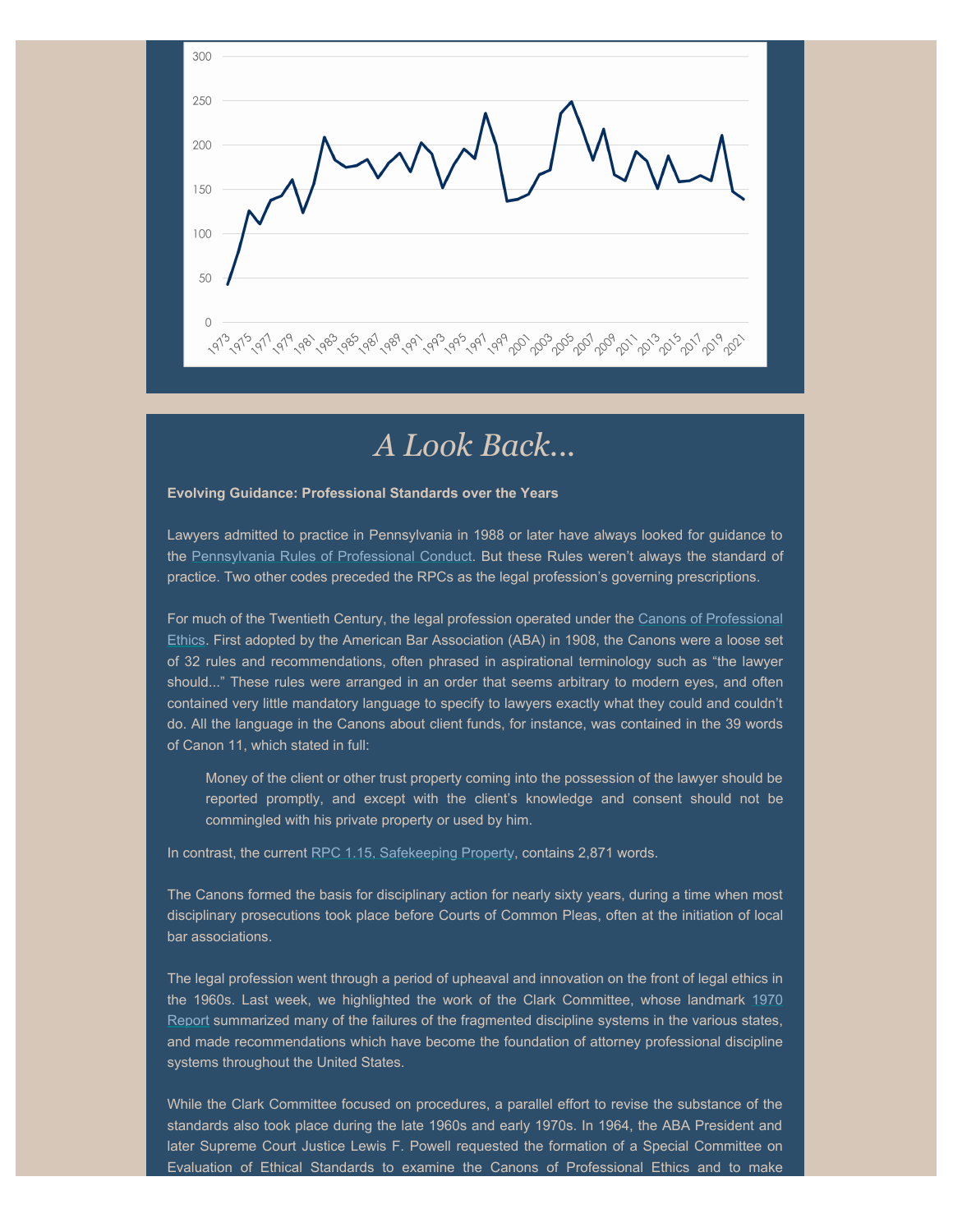recommendations for changes. Over the following five years, this committee produced a draft document called the Model Code of Professional Responsibility. The document followed the prior standard by stating aspirational Canons, but followed them up with mandatory Disciplinary Rules and Ethical Considerations which clarified and expanded on the Disciplinary Rules, much as the Comments to today's Rules of Professional Conduct do. On August 12, 1969, the ABA House of Delegates adopted the [ABA Model Code of Professional Responsibility.](https://www.americanbar.org/content/dam/aba/administrative/professional_responsibility/2011build/mod_code_prof_resp.pdf) Most of the states followed up by adopting their own Code of Professional Responsibility, as did Pennsylvania in 1970. When the Disciplinary Board began its work in 1972, it enforced the Code of Professional Responsibility.

The Disciplinary Rules provided much more concrete guidance and mandatory requirements than the Canons of Ethics. For instance, DR 9-102, although it ran only 263 words in the ABA Model Code, established many of the principles now incorporated into requirements for the handling of funds, such as separation of lawyer and client funds, notice of receipt of funds, recordkeeping, accounting, and delivery of funds when due.

Although the Disciplinary Rules proved far more effective than their predecessor, dissatisfaction quickly arose, much of it growing from the critical focus on the actions of lawyers during the Watergate era. In 1977, the ABA empaneled a new Commission on Evaluation of Professional Standards, headed by Robert J. Kutak, which became known as the Kutak Commission. After almost three years of work, the Kutak Commission concluded that the Code of Professional Responsibility was inadequate, and composed a new code, the Model Rules of Professional Conduct, published in January 1980. The ABA House of Delegates adopted the Model Rules of Professional Conduct in August 1983. Over the next several years, most jurisdictions adopted the new Rules, including Pennsylvania, effective April 1, 1988.

The Rules of Professional Conduct, as amended over the years, have proven a durable and effective set of standards for the profession, remaining in effect for 34 years. The work of the Kutak Commission proved to be of lasting benefit to the legal profession.

# *Office Locations*

#### Office of Disciplinary Counsel, District I

The District I location of the Office of Disciplinary Counsel is [located](https://www.padisciplinaryboard.org/about/contact/district-offices) in Philadelphia, PA. Two Counsels-in-Charge, five Disciplinary Counsel, two Auditors, one Paralegal, and three administrative staff support the District I office. This office investigates and prosecutes attorney misconduct in Philadelphia County.



The District I Office has always been located in Philadelphia, but has moved locations within the city several times to accommodate spacing needs. The office has been led by seven different Counsels-in-Charge.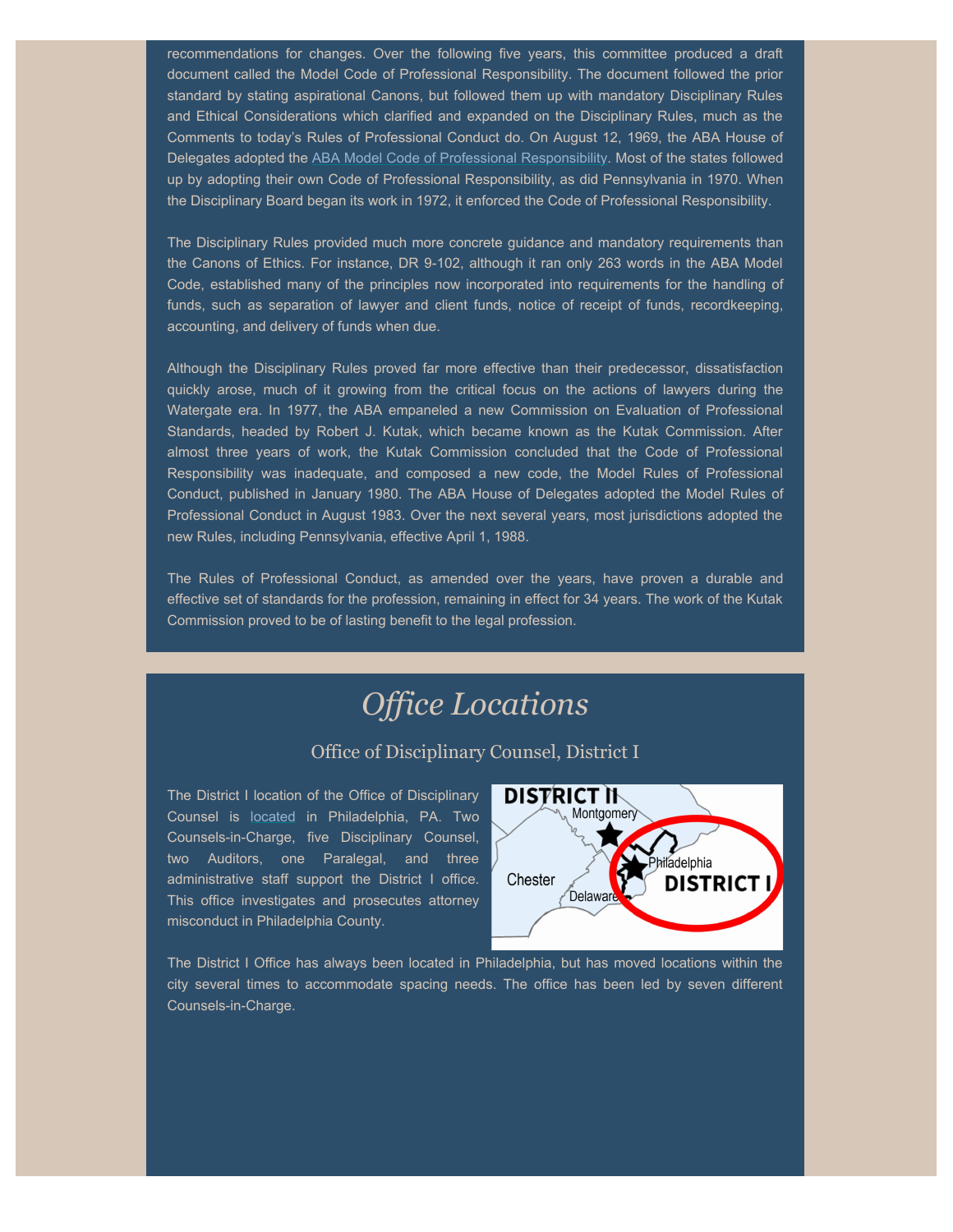

#### Office of Disciplinary Counsel, District II

The District II location of the Office of Disciplinary Counsel is [located](https://www.padisciplinaryboard.org/about/contact/district-offices) in Trooper, PA. One Counsel-in-Charge, five Disciplinary Counsel, three Auditors, and four administrative staff support the District II office. This office investigates and prosecutes attorney misconduct in Berks, Bucks, Chester, Delaware, Lancaster, Lehigh, Montgomery, Northampton, and Schuylkill Counties.



The District II Office was originally located in Norristown, PA and later moved to Blue Bell, PA. In 2002, the office relocated to its current home in Trooper, PA. This office has been led by six different Counsels-in-Charge. In the 70s and 80s, the District II office opened 20-30 cases monthly; now it averages 100.

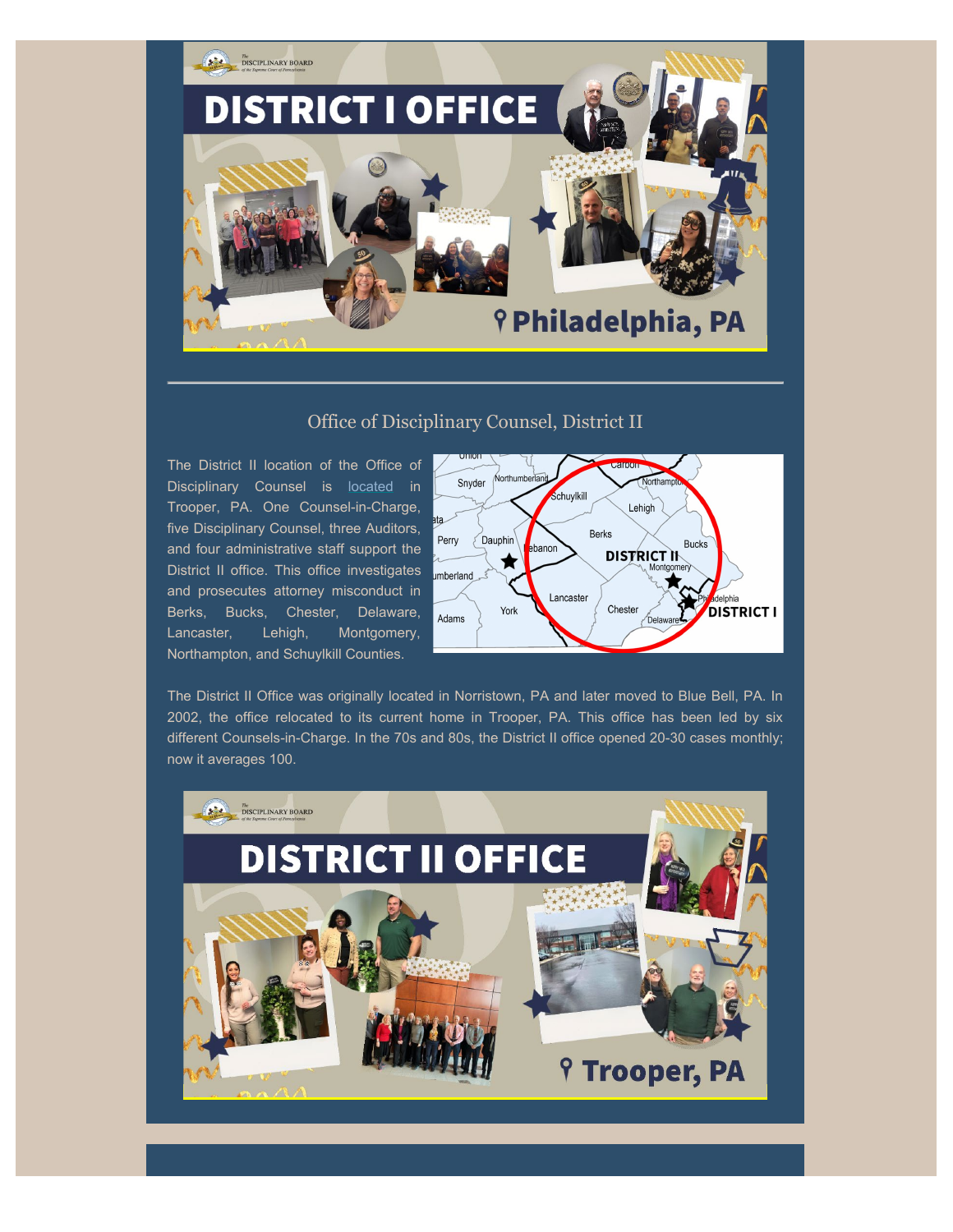### *Survey Says...*

Many of our current and former Board members were kind enough to provide responses to a recent survey. We received some truly great responses with nearly all making mention of the comradery and relationships formed during their time on the Board. We thank those members who provided their thoughtful responses!

### **We asked...**

*How has serving on the Board helped you personally or professionally?*

### **They answered...**

*"I developed a realization that although we all abide by the same rules, there are procedures in practice that may be significantly different depending on location. Recognizing those local practices and procedures was very helpful in evaluating conduct of a member of the Bar. That understanding clearly made me more willing to appreciate the position of fellow lawyers on opposing sides. I believe I became a better lawyer as a result of the privilege of serving two terms on a hearing committee and two terms on the Disciplinary Board."* -James D. McDonald, Jr. (1983-1989)

*"Service on the Board makes it clear that every day is one that a lawyer has to earn the respect of his/her client and the community in which he/she lives."* -John A. Tumolo (1985-1991), Chair 1990-1991



*"I learned how effective our disciplinary system is in offering the public protection..."* -Murray S. Eckell (1988-1994), Chair 1993-1994, Vice-Chair 1992-1993



*"I felt an immediate tie to the profession and all it represents. I met many people who stayed in my life for years after my 2 terms."* -Penina K. Lieber (1990-1996)

*"Chief Justice Ralph Cappy recommended me to be the first woman, first non-lawyer to serve as Chair of the Board which was a bit daunting at first, but I received a great deal of support from my fellow Board Members and my husband. I realized that my experience as a psychologist/family therapist would serve me well."*

-Carolyn Wray Rudnitsky (1993-1999), Chair 1998-1999, Vice-Chair 1997-1998



*"It provided me with an awareness of many potential ethical issues that could arise in handling files and dealing with clients…"*

-Carl D. Buchholz, III (2006-2012), Chair 2010-2011, Vice-Chair 2009-2010



*"My Board service helped me immensely. Professionally it led me to become more directly involved in the well-being in law movement. I currently serve on the Governance Committee of IWIL (Institute for Well-Being in Law). While a member of the Disciplinary Board, I spoke annually at the National Council of Lawyer Disciplinary Boards on various topics linking behavior and motivation to discipline. I*

*also presented programs on lawyer stress at the National Organization of Bar Counsel. In addition, I have continued to remain an active speaker to state and local bar associations. In 2021 I became*